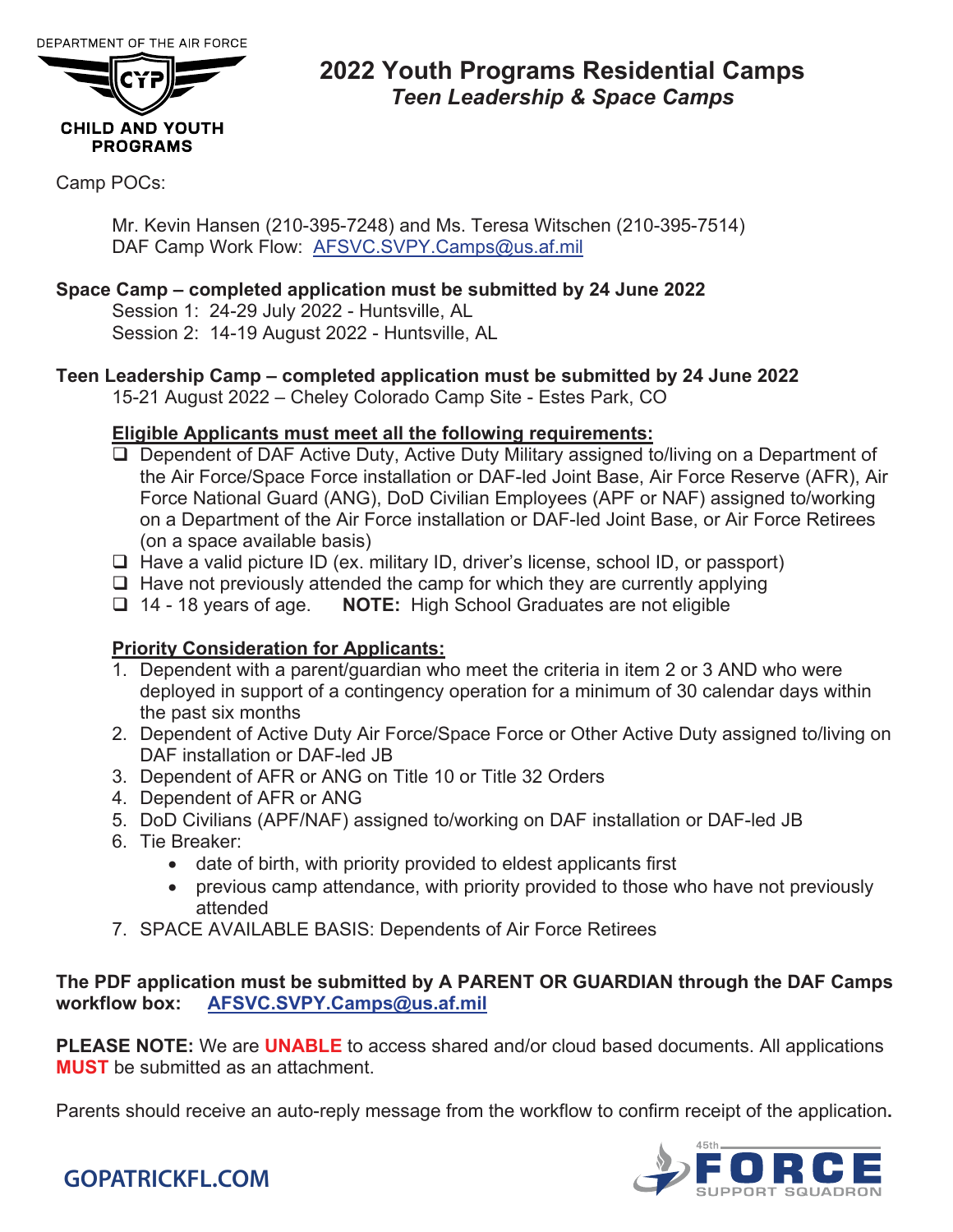## **Department of the Air Force Space Camp**:

This camp provides youth, 12 - 18 years of age, opportunities to explore careers as astronauts. Youth have the opportunity to select different Academies; see below for descriptions. Space Camp is held at the US Space and Rocket Center, Huntsville, AL. Two sessions are offered: 24-29 July 2022 and 14-19 August 2022. All applicants must be age-eligible for the chosen camp on or before the first day of attendance. Please note, high school graduates are NOT eligible.

**Session 1 participants (24-29 July 2022)** will arrive in Huntsville, AL no later than 1330 hours on Sunday, 24 July 2022 and must depart no earlier than 1500 hours on Friday, 29 July 2022. The only exception is for OCONUS participants traveling from Asia or Europe; these participants may arrive in Huntsville, AL on Saturday, 23 July 2022.

**Session 2 participants (14-19 August 2022)** will arrive in Huntsville, AL no later than 1330 hours on Sunday, 14 August 2022 and must depart no earlier than 1500 hours on Friday, 19 August 2022. The only exception is for OCONUS participants traveling from Asia or Europe; these participants may arrive in Huntsville, AL on Saturday, 13 August 2022.

Transportation costs to/from Huntsville, Alabama and spending money are the responsibility of the participants. Lodging, meals, and all program expenses are centrally funded and begin upon arrival.

### **Space Academy (12 - 14 years of age)**

Session 1: 46 participants and Session 2: 32 participants

Launch on missions to the International Space Station, the moon or Mars! Train like an astronaut on the 1/6th Gravity Chair and the Multi-Axis Trainer. Design, build and launch a team rocket. Learn teambuilding skills on the low elements at our Space Camp Challenge Course and in one of our water facilities! Put your creative thinking skills to work in our engineering design challenges! Hear the inspiring stories about commercial pioneers like Elon Musk, founder of SpaceX!

### **Advanced Space Academy (15-18 years of age)**

Session 1: 14 participants and Session 2: 16 participants

Train like an astronaut on the 1/6th Gravity Chair and the Multi-Axis Trainer. Design, build and launch a team rocket, and safely recover its payload. Learn teambuilding skills on the high elements at our Space Camp Challenge Course. Experience neutral buoyancy while SCUBA diving in the Underwater Astronaut Trainer! (Pending physician approval). Test your skills in our Engineering Challenges by constructing a heat shield and building a Rover. Fly jet aircraft simulators! Discover the role the International Space Station plays in our global community. Prepare for every contingency as you go to Mars on an extended-duration mission simulation! Earn one credit hour of freshman-level general science from University of Alabama in Huntsville in this college-accredited program!

### **Mach II (12-14 years of age)**

Session 1: 20 participants and Session 2: 16 participants

Experience the unique sensation of feeling three times your normal weight in our one-of-a-kind centrifuge! Learn about aeronautics, propulsion and aviation history. Fly in a UAV drone simulator to reinforce lessons learned at our static displays and artifacts. Master aerial combat and compete to be the best of the best in Top Gun! Embark on a search and rescue mission to bring a downed pilot back from behind enemy lines while communicating as a team and evading hostile forces!



**GOPATRICKFL.COM**